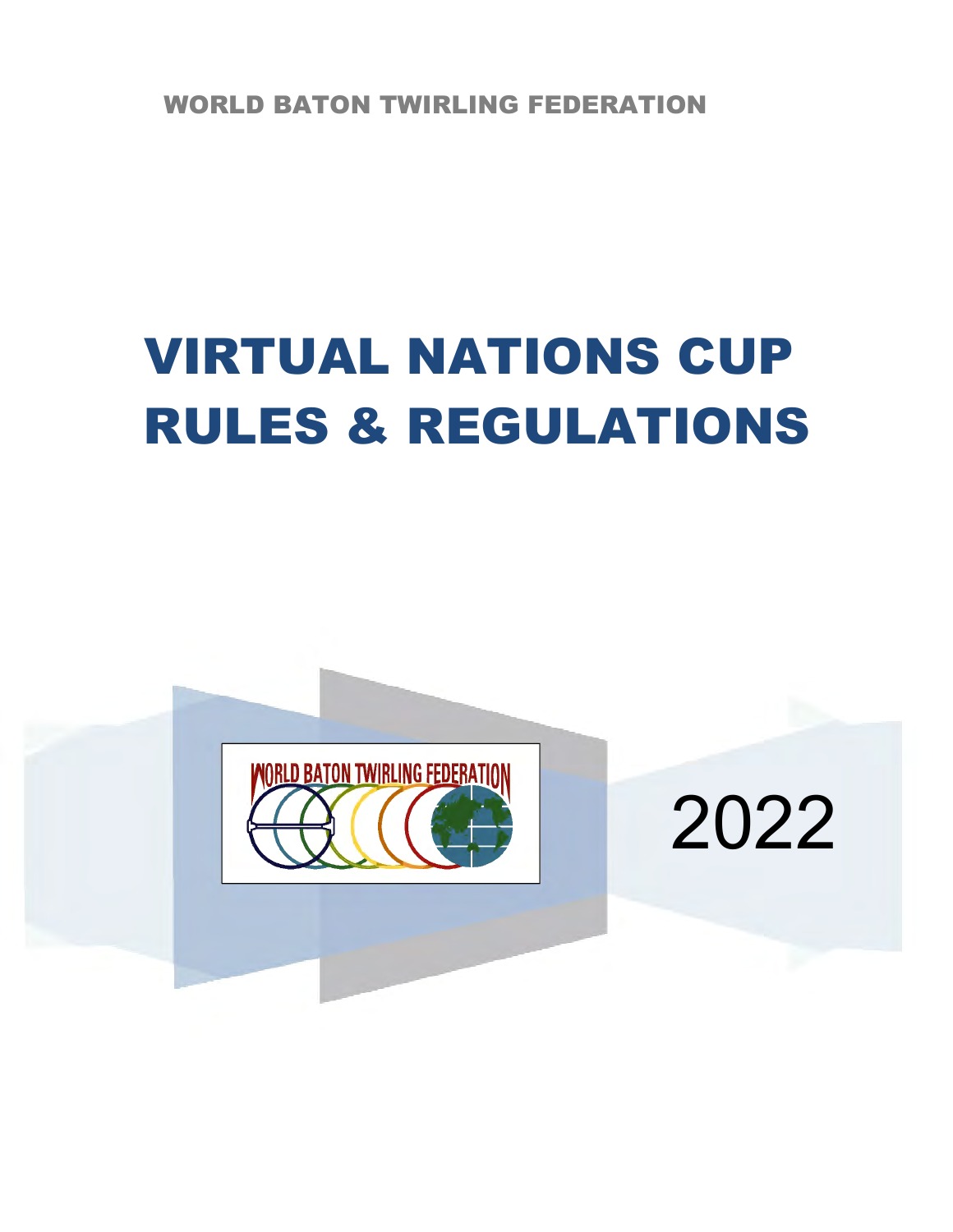# WBTF VIRTUAL NATIONS CUP

## 1.0 GENERAL INFORMATION

- 1. The WBTF Virtual Nations Cup shall be open to athletes who are members of the organization those Association/Federation is a member of the World Baton Twirling Federation.
- The Virtual Nations Cup Entries and Video submissions will be accepted beginning Wednesday, October 20, 2021
- Entries (including payment and video) for Solo, 2-Baton, 3-Baton, and Artistic Twirl must be submitted separately. Refer to the following entry deadlines and competition air dates:

| Discipline  | <b>Entry Deadline</b>                                             | <b>Competition Air Date</b> |
|-------------|-------------------------------------------------------------------|-----------------------------|
| Solo        | Wednesday, January 5 2022                                         | Saturday, January 22 2022   |
| $2-Batch$   | Wednesday, January 26 2022 Saturday, February 12 2022             |                             |
| $3 -$ Baton | Wednesday, January 26 2022 Saturday, February 12 2022             |                             |
|             | Artistic Twirl Wednesday, February 16 2022 Saturday, March 5 2022 |                             |

• Entries (including payment and video) for Artistic Pair must be submitted by the following final deadline dates:

| Discipline Entry Deadline                                        | <b>Competition Air Date</b> |
|------------------------------------------------------------------|-----------------------------|
| Artistic Pair Wednesday, February 16 2022 Saturday, March 5 2022 |                             |

2. Certified WBTF Judges will judge Virtual Nations Cup.

## **WBTF'S PHILOSOPHY STATEMENT FOR AN EQUITABLE COMPETITION AMONG VIRTUAL NATIONS CUP ATHLETES**

It is the responsibility of the coach and athlete to enter the appropriate level in the Virtual Nations Cup based on the athlete's true proficiency of skills and experience. The WBTF expects that all member countries will respect and honor these levels in order to uphold the integrity of International competition and promote an honest competitive environment.

By reviewing the content restrictions that are in place, athletes should enter the appropriate level based on their proficiency and competitive achievement. Athletes who compete at higher levels throughout the year in their respective countries, SHOULD NOT have routines "watered-down" in order to meet the content restriction requirement to compete at a lower level.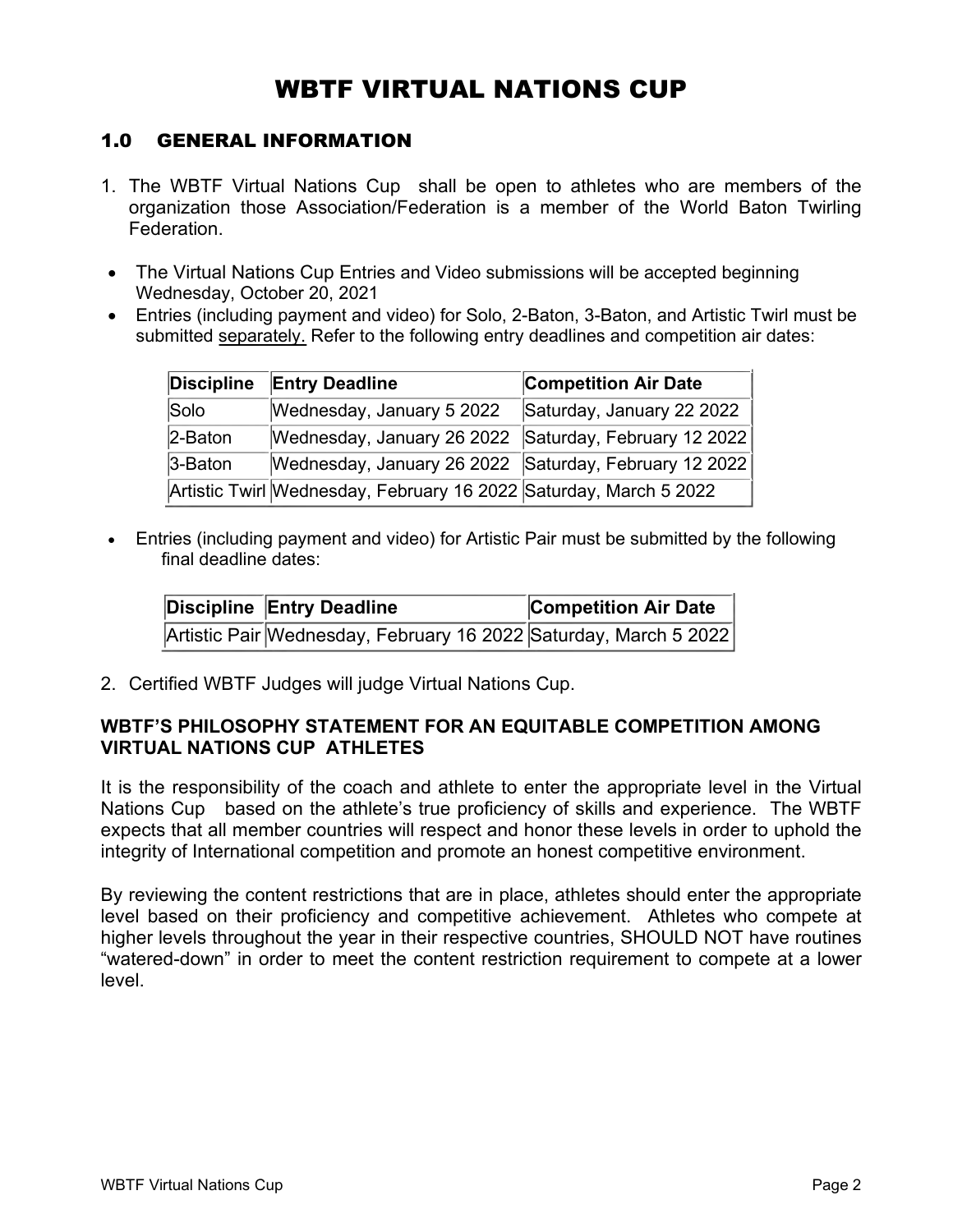# 2.0 DISCIPLINES, AGE DIVISIONS & LEVELS

The Disciplines and Levels offered at the Virtual Nations Cup shall be as follows:

|             | ❖ Women's Divisions for Solo, Two-Baton, Three-Baton, Artistic Twirl |
|-------------|----------------------------------------------------------------------|
| Level B     | - Youth 12-14, Junior 15-17, Senior 18-21, Adult 22+                 |
| Level A     | - Youth 12-14, Junior 15-17, Senior 18-21, Adult 22+                 |
| Level Elite | - Youth 12-14, Junior 15-17, Senior 18-21, Adult 22+                 |

Men's Divisions for Solo, Two-Baton, Three-Baton, Artistic Twirl

| Level B     | $-$ Junior 12-17, Senior 18+ |
|-------------|------------------------------|
| Level A     | $-$ Junior 12-17, Senior 18+ |
| Level Elite | $-$ Junior 12-17, Senior 18+ |
|             |                              |

❖ Artistic Pair

Level B – Youth 12-17, Senior 18-21, Adult 22+ Level A – Youth 12-17, Senior 18-21, Adult 22+ Level Elite – Youth 12-17, Senior 18-21, Adult 22+

### **ADDITIONAL OPPORTUNITY:**

 Rating Divisions will be offered for all Disciplines (Solo, Two-Baton, Three-Baton, Artistic Twirl and Artistic Pair:

The Rating divisions are non-competitive. Athletes only perform routines to receive a rating certificate based upon the skills executed in their performance.

Athletes will receive a Gold, Silver, Bronze or Participation certificate.

| <b>Gold Rating</b>          | Excellent job of skill execution and performance qualities.<br>Meets the criteria of the discipline and level in all areas. |
|-----------------------------|-----------------------------------------------------------------------------------------------------------------------------|
| <b>Silver Rating</b>        | Good job of skill execution and performances qualities<br>with few errors. Meets the criteria of the discipline and level   |
|                             | in most areas.                                                                                                              |
| <b>Bronze Rating</b>        | Average job of skill execution and performance qualities.                                                                   |
|                             | Still developing in proficieny and execution or programming.                                                                |
| <b>Participation Rating</b> | Underdeveloped skill execution and performance qualities.                                                                   |

Rating performances will not be aired on the Virtual competition unless time permits.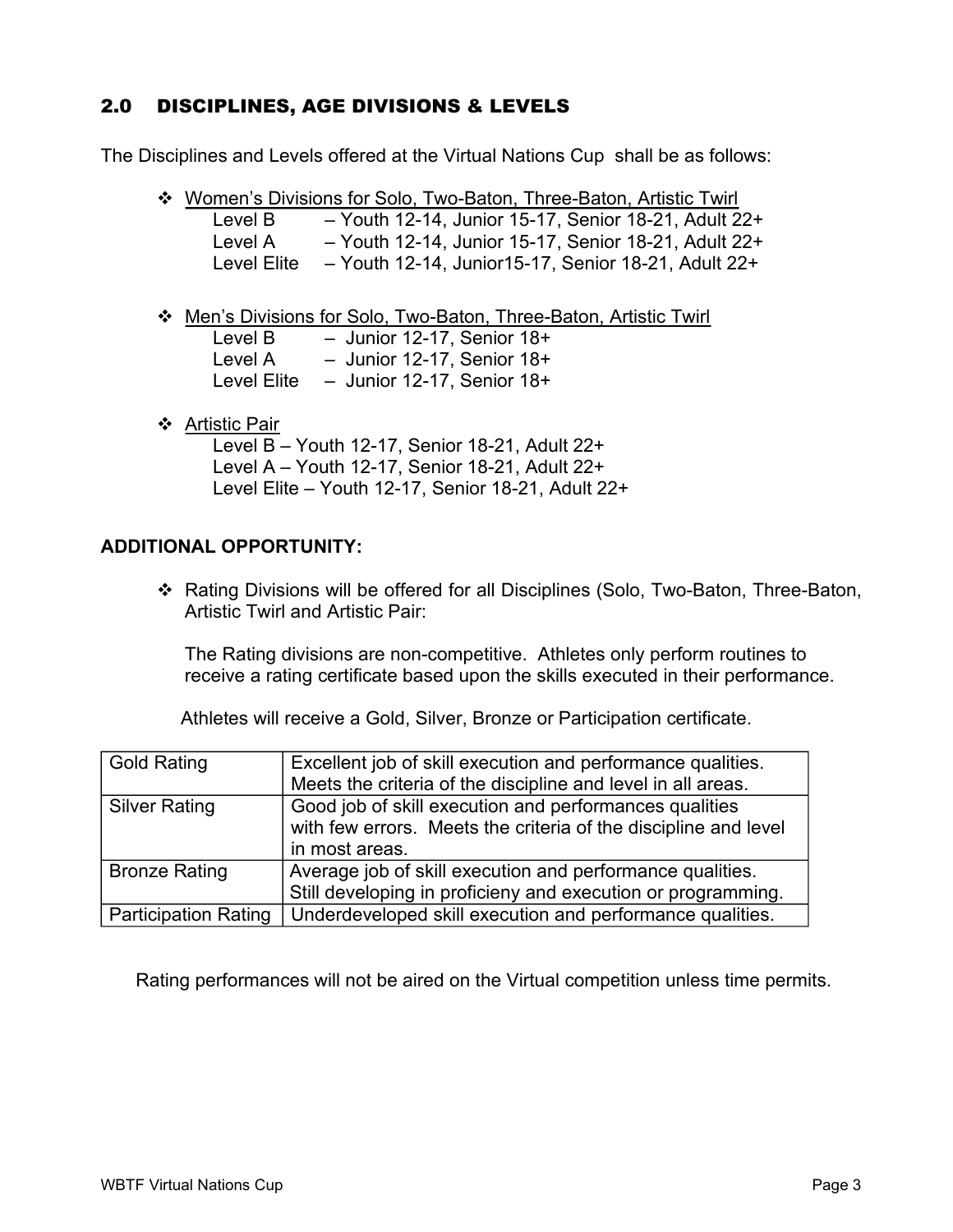# **AGE DIVISIONS**

Where age divisions apply, "age" shall be determined as the age an athlete is on December 31<sup>st</sup> of the competition year 2021. Clarification: The 31st of December is included in the calculation of the age.

## **INDIVIDUAL COMPETITION**:

## **WOMEN:**

| Youth = $12 - 14$  | (athletes who will be 12 years of age to 14 years of age during the<br>year of the Virtual Nations Cup, on December 31, 2021)           |
|--------------------|-----------------------------------------------------------------------------------------------------------------------------------------|
| Junior = $15 - 17$ | (athletes who will be 15 years of age to 17 years of age during the<br>year of the Virtual Nations Cup, on December 31, 2021)           |
| Senior = $18 - 21$ | (athletes who will be 18 years of age to 21 years of age during the<br>year of the Virtual Nations Cup, on December 31, 2021)           |
|                    | Adult $= 22$ & over (athletes who will be 22 years of age or older during the year of the<br>Virtual Nations Cup, on December 31, 2021) |
| <b>MEN:</b>        |                                                                                                                                         |

# Junior= 12-17 (athletes who will be 12 years of age to 17 years of age during the year of the Virtual Nations Cup , on December 31, 2021)

Senior =  $18 +$  (athletes who will be 18 years of age or older during the year of the Virtual Nations Cup , on December 31, 2021)

## **ARTISTIC PAIR COMPETITION:**

A pair must enter the age division that corresponds with the oldest athlete of the pair on December 31, 2021.

Junior Pair: Both athletes must be Junior (12-17 years of age)

- Senior Pair: One athlete must be Senior (18-21 years of age); the other athlete may be either Junior (12-17) or Senior (18-21)
- Adult Pair: One athlete must be Adult (22 years of age or older); the other athlete may be Junior (12-17), Senior (18-21), or Adult (22+)

A pair may consist of 2 female athletes, 1 male and 1 female or 2 male athletes.

**MEN AND WOMEN DIVISIONS:** Men and Women shall compete separately in all Levels in Solo, 2-Baton, 3-Baton & Artistic Twirl Disciplines.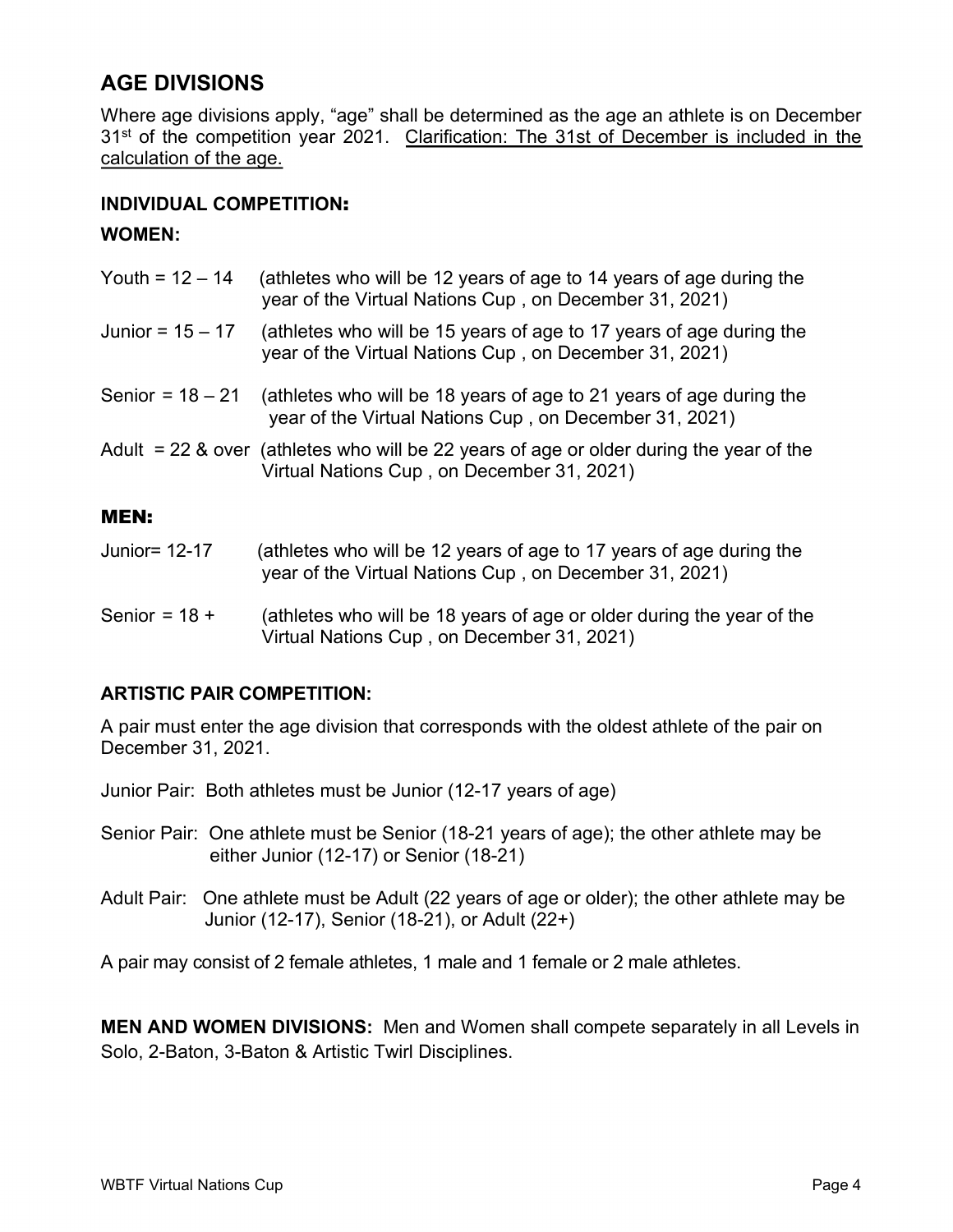# 3.0 MUSIC

## **MUSIC & TIME LIMITS FOR SOLO, 2-BATON, 3-BATON, ARTISTIC TWIRL & ARTISTIC PAIR DISCIPLINES (All Levels):**

Athletes shall perform to the WBTF Virtual Nations Cup prescribed music selection for these Disciplines that are timed to the following time limits:

| Solo                  | =             | $1:44$ minutes |
|-----------------------|---------------|----------------|
| 2 & 3 Baton           | $=$           | 1:29 minutes   |
| <b>Artistic Twirl</b> | $=$           | $1:44$ minutes |
| <b>Artistic Pair</b>  | <u>. на п</u> | $1:44$ minutes |

The athlete(s) performance shall begin with the first sound or note of the music (whichever comes first) and must end with the last sound or note of the music.

There is no minimum time limit therefore athletes may complete their routines prior to the completion of the music but must remain in place on the competition floor to receive his/her scores.

No credit is to be given for anything executed after the sound or music has stopped. Judges are required to look down and begin scoring.

This means that if an element is not finished with the music it will not be judged.

All of the WBTF music is available to all countries on the WBTF website.

- [Solo](https://www.wbtf.org/content/audio-international-cup-solo-music)
- [2-Baton / 3-Baton](https://www.wbtf.org/content/audio-international-cup-2-baton3-baton-music)
- [Artistic Twirl / Artistic Pair](https://www.wbtf.org/content/audio-international-cup-artistic-twirlartistic-pair-music-2015)

# 4.0 CONTENT RULES

Each country or coach has the authority to determine the level of his or her athletes in Solo, 2-Baton, 3-Baton, Artistic Twirl and Artistic Pair, Team and Artistic Group. Athletes may be Level A in one individual, team event and Level B in another individual, team or Artistic Group event dependent upon his/her skill level in each particular event.

A coach must reference the following Content Restrictions to determine the individual/team/Artistic Group's Level:

- LEVEL "B" AND "A" SOLO, 2-BATON, 3-BATON, ARTISTIC TWIRL, AND ARTISTIC PAIR
- ❖ ELITE LEVEL SOLO, 2-BATON, 3-BATON, ARTISTIC TWIRL, and ARTISTIC PAIR

No restrictions on Elite level material presented.

# REFER TO THE WBTF'S PHILOSOPHY STATEMENT FOR AN EQUITABLE COMPETITION AMONG VIRTUAL NATIONS CUP ATHLETES ON PAGE 2.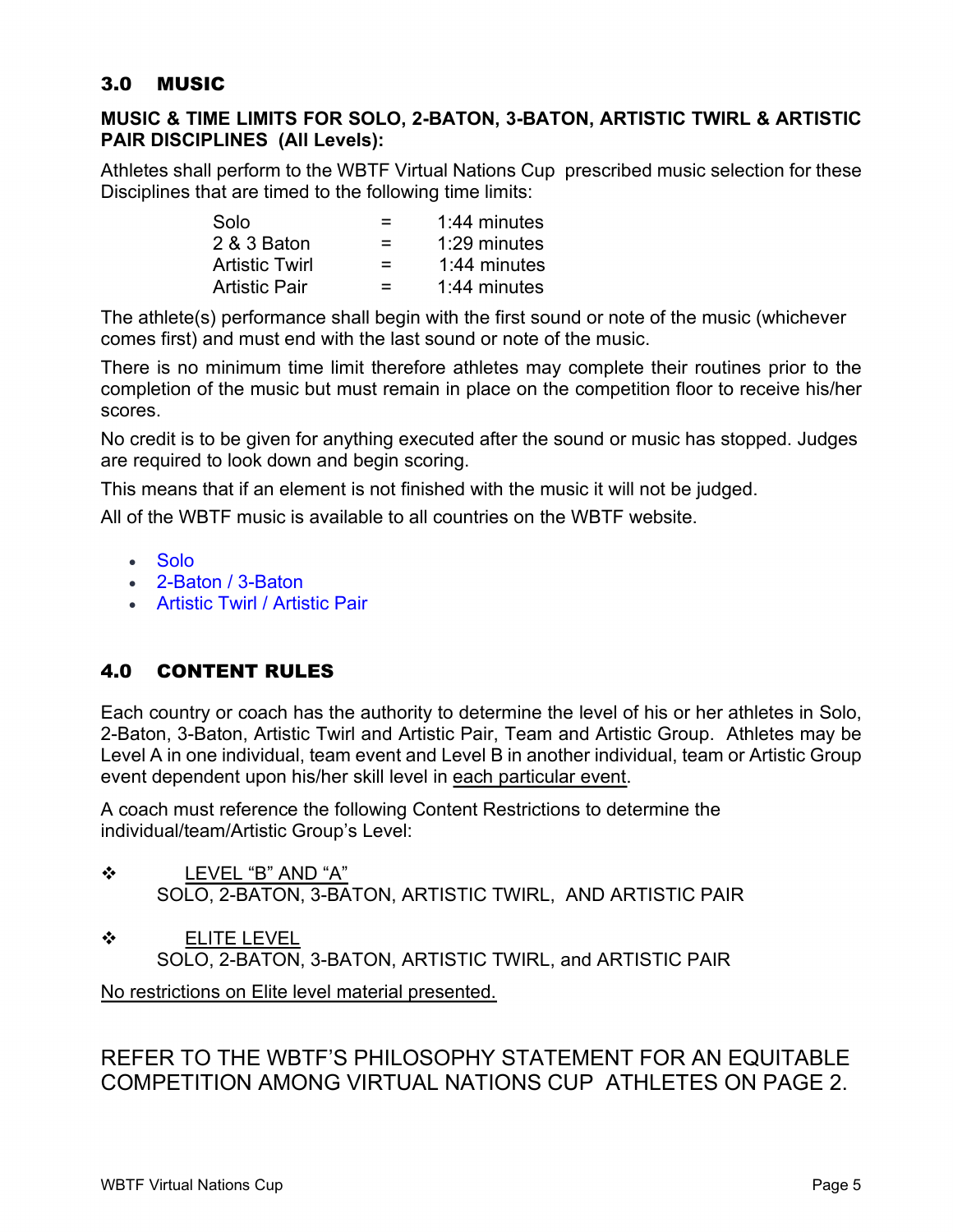# 5.0 CONTENT RESTRICTIONS

### **CONTENT RESTRICTION PENALTIES:**

The following penalties deducted for including material that is more than the written restrictions above shall be assessed for each illegal element:

|                 | Solo              | 2 & 3 Baton       | <b>Artistic Twirl</b><br><b>Artistic Pair</b> |
|-----------------|-------------------|-------------------|-----------------------------------------------|
| <b>Penalty</b>  | 1 point per       | 1 point per       | 1 point per penalty                           |
| <b>Assessed</b> | penalty per judge | penalty per judge | per judge                                     |

#### **Content Penalties for Levels B & A:**

## **CONTENT RESTRICTIONS: Content Restrictions Charts Pages 10–15**

# **The following apply to ALL Content Restriction Charts:**

- Walkovers can be front or back DEFINITION OF TERMS: *Standard Reception* (refers to type of catch) Vertical or Horizontal RH or LH catch or RH or LH grab. *Standard Release* – Vertical RH or LH thumb toss. Vertical RH or LH backhand toss or Horizontal, RH or LH forward or reverse. *Major Body Moves*: A move that requires significant control, flexibility, strength, amplitude and extension. This classification includes any body move desired and includes moves such as: Illusions, walkovers, leaps, or jumps (of any type), sauté arabesque, attitude, grand battement, sauté de basque, tour jeté, cabriole, forward or reverse. These moves will be approximately 3 or more counts in duration. *Minor Body Moves:* A move that does not require significant control, flexibility, strength, amplitude, or extension and additionally does not require horizontal or vertical reorientation to the baton (no body rotations <turns>) or maneuvering the body upside down (illusions, bows, etc). These moves will be approximately 2 counts in duration. This classification includes moves such as: hop, skip, chassé, piqué, step-step, and coupé, sauté. This category will often be used as preparation or follow through movements. *Refer to the definition of terms not defined in this chart*
- *ATTENTION:* **The chaine' turn is in the same classification as spin. Ex. Single chaine turn = 1 spin; double chaine turn = 2 spins**
- **EXECUTION OF ANY DISALLOWED MOVES WILL RESULT IN A PENALTY TO BE ASSESSED FOR EACH VIOLATION OF CONTENT RESTRICTIONS.**
- **ONE PENALTY FOR THE SAME VIOLATION**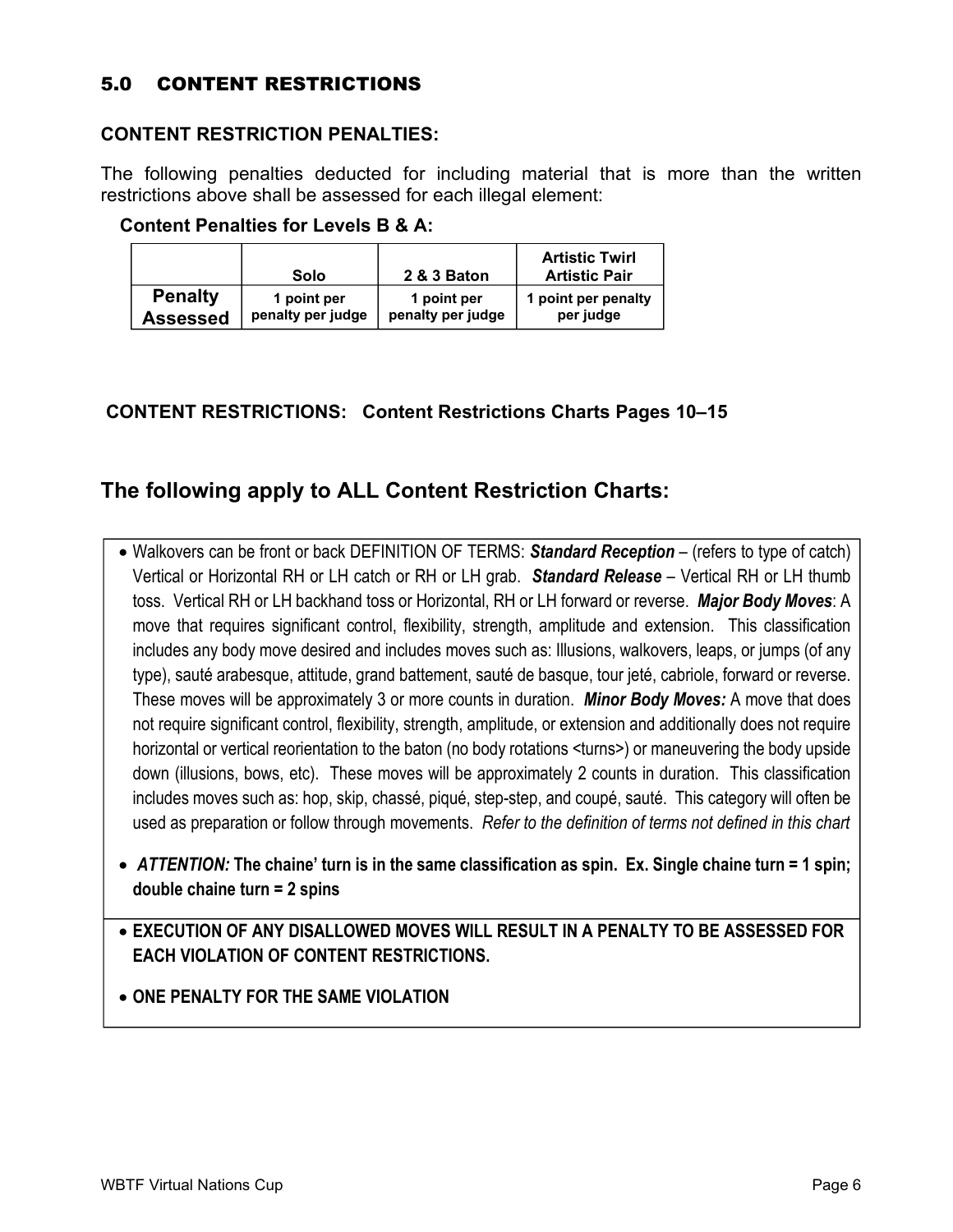|                                                                                |                                                                                                                                                                                                                                                                                                             | <b>CONTENT RESTRICTION CHART</b>                                                                                                                                                                                                                                                                                                                                                                                                                                                                     |                   |
|--------------------------------------------------------------------------------|-------------------------------------------------------------------------------------------------------------------------------------------------------------------------------------------------------------------------------------------------------------------------------------------------------------|------------------------------------------------------------------------------------------------------------------------------------------------------------------------------------------------------------------------------------------------------------------------------------------------------------------------------------------------------------------------------------------------------------------------------------------------------------------------------------------------------|-------------------|
|                                                                                |                                                                                                                                                                                                                                                                                                             | <b>Solo, Artistic Twirl &amp; Artistic Pair Content Restrictions</b>                                                                                                                                                                                                                                                                                                                                                                                                                                 |                   |
| <b>CATEGORY</b>                                                                | <b>Level B</b>                                                                                                                                                                                                                                                                                              | Level A                                                                                                                                                                                                                                                                                                                                                                                                                                                                                              | Elite             |
| <b>Spins</b>                                                                   | 1-2 Spins<br><b>Baton</b><br><b>Releases No Restrictions</b><br><b>Reception No Restrictions</b><br><b>Body</b><br><b>Releases No Restrictions</b><br><b>Reception No Restrictions</b><br>3 Spins<br><b>Baton</b><br><b>Standard Release</b><br><b>Standard Reception</b><br><b>Body</b><br>No Restrictions | 1-2-3 Spins<br><b>Baton</b><br><b>Releases No Restrictions</b><br>Reception No Restrictions<br><b>Body</b><br>Releases No Restrictions<br>Reception No Restrictions<br>4 Spins<br><b>Baton</b><br><b>Standard Release</b><br><b>Standard Reception</b><br><b>Body</b><br>No Restrictions                                                                                                                                                                                                             | • No Restrictions |
| <b>Aerial Gymnastic</b>                                                        | Not Allowed with or without the<br>toss.                                                                                                                                                                                                                                                                    | Aerial cartwheels ONLY (1) under the toss<br><b>Baton</b><br>Releases No Restrictions<br>Reception No Restrictions<br><b>Body</b><br>Minor body moves on release only are<br>$\bullet$<br>allowed<br><b>Reception No Restrictions</b><br>$\bullet$<br>Aerial Cartwheels cannot be used in<br>$\bullet$<br>combination with any other body move<br>No other aerial gymnastic moves allowed<br>$\bullet$                                                                                               | • No Restrictions |
| <b>Stationary</b><br><b>Complex</b><br>&<br><b>Traveling</b><br><b>Complex</b> | Single major body move under the<br>toss<br><b>Baton</b><br><b>Standard Release</b><br><b>Standard Reception</b><br><b>Body</b><br>No Restrictions                                                                                                                                                          | Single major body move with 2 spins under toss<br><b>Baton</b><br><b>Standard Release</b><br><b>Standard Reception</b><br><b>Body</b><br>No Restrictions<br>Double major body move is allowed under the<br>toss, either traveling or stationary<br><b>Baton</b><br><b>Standard Release</b><br><b>Standard Reception</b><br><b>Body</b><br>No Restrictions<br>Double Major Tricks are allowed, either<br>Stationary or Travelling. No limited number<br>Double major body moves are allowed under the | • No Restrictions |
| <b>Double Element</b><br><b>Tricks</b>                                         | Not Allowed under the toss<br>$\bullet$                                                                                                                                                                                                                                                                     | toss, either traveling or stationary<br>No limited number<br><b>Baton</b><br><b>Standard Release</b><br><b>Standard Reception</b><br><b>Body</b><br>No Restrictions                                                                                                                                                                                                                                                                                                                                  | • No Restrictions |
| <b>Rolls</b>                                                                   | • No continuous front neck rolls<br>(with or without hands)<br>• No front neck figure 8's<br>No monster rolls (partial or<br>complete)                                                                                                                                                                      | No Restrictions                                                                                                                                                                                                                                                                                                                                                                                                                                                                                      | • No Restrictions |
| <b>Contact Material</b>                                                        | • No Restriction                                                                                                                                                                                                                                                                                            | No Restrictions<br>$\bullet$                                                                                                                                                                                                                                                                                                                                                                                                                                                                         | • No Restrictions |
| Revision 5 - January 2014                                                      |                                                                                                                                                                                                                                                                                                             |                                                                                                                                                                                                                                                                                                                                                                                                                                                                                                      |                   |

 $\Gamma$ 

٦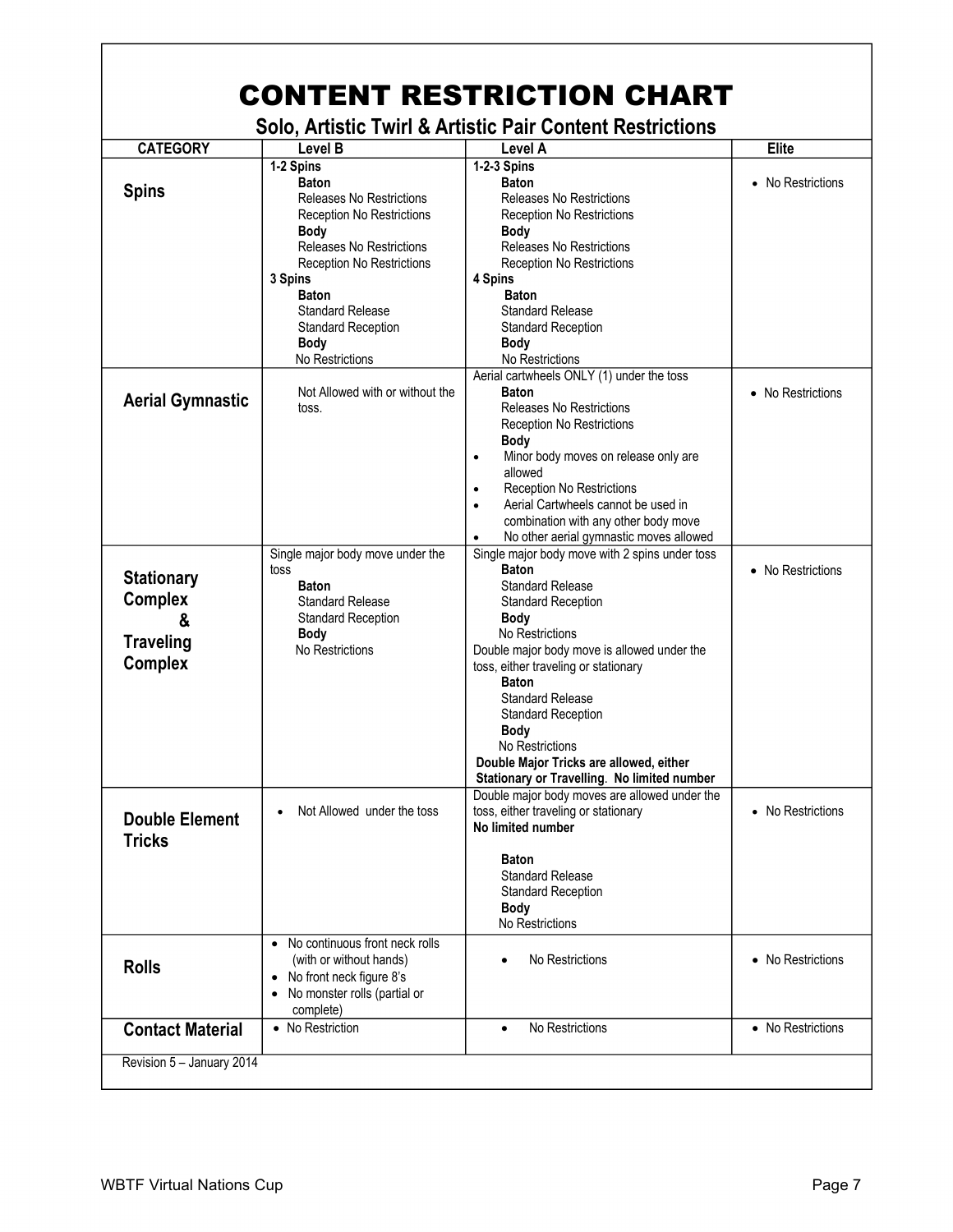| Category                                            | Level B                                                                                                                                                                                                                                                                    | Level A                                                                                                                                                                                                                                                                                                                                                                                                                                                                                                                                                                      |  |
|-----------------------------------------------------|----------------------------------------------------------------------------------------------------------------------------------------------------------------------------------------------------------------------------------------------------------------------------|------------------------------------------------------------------------------------------------------------------------------------------------------------------------------------------------------------------------------------------------------------------------------------------------------------------------------------------------------------------------------------------------------------------------------------------------------------------------------------------------------------------------------------------------------------------------------|--|
| <b>Spins</b>                                        | 1 spins<br><b>Baton</b><br><b>Releases No Restrictions</b><br><b>Reception No Restrictions</b><br>Body<br>Releases No Restrictions<br><b>Reception No Restrictions</b>                                                                                                     | 2 spins<br><b>Baton</b><br><b>Releases No Restrictions</b><br><b>Reception No Restrictions</b><br><b>Body</b><br>Releases No Restrictions<br><b>Reception No Restrictions</b>                                                                                                                                                                                                                                                                                                                                                                                                |  |
| <b>Stationary &amp;</b><br><b>Traveling Complex</b> | Single major body under the toss(s)<br><b>Baton</b><br><b>Releases No Restrictions</b><br><b>Reception No Restrictions</b><br><b>Body</b><br><b>Releases No Restrictions</b><br><b>Reception No Restrictions</b><br>Note - open hand releases are<br>considered "Standard" | Single Major Body move with one spin<br>under toss(s) (this is not considered a<br>double element trick)<br><b>Baton</b><br><b>Releases No Restrictions</b><br><b>Reception No Restrictions</b><br><b>Body</b><br><b>Releases No Restrictions</b><br><b>Reception No Restrictions</b><br>One double element trick allowed with<br>double major body move under toss(s)<br><b>Baton</b><br><b>Releases No Restrictions</b><br><b>Reception No Restrictions</b><br>Bodv<br><b>Releases No Restrictions</b><br><b>Reception No Restrictions</b><br>No aerial gymnastics allowed |  |
| <b>Rolls</b>                                        | No continuous front neck rolls (with or<br>without hands)<br>No front neck figure 8's                                                                                                                                                                                      | Partial monster roll is allowed, making<br>360 degree rotation around one arm                                                                                                                                                                                                                                                                                                                                                                                                                                                                                                |  |
| <b>Contact Material</b>                             | No monster rolls (partial or complete)<br>• No Restrictions                                                                                                                                                                                                                | <b>No Restrictions</b><br>$\bullet$                                                                                                                                                                                                                                                                                                                                                                                                                                                                                                                                          |  |

*Note - Body Move may be executed under 1 or 2 batons. This includes both single and double releases, from one or both hands.....high/low, high/high, dual plane, dual pattern, opposition.*

Revision 5 – January 2014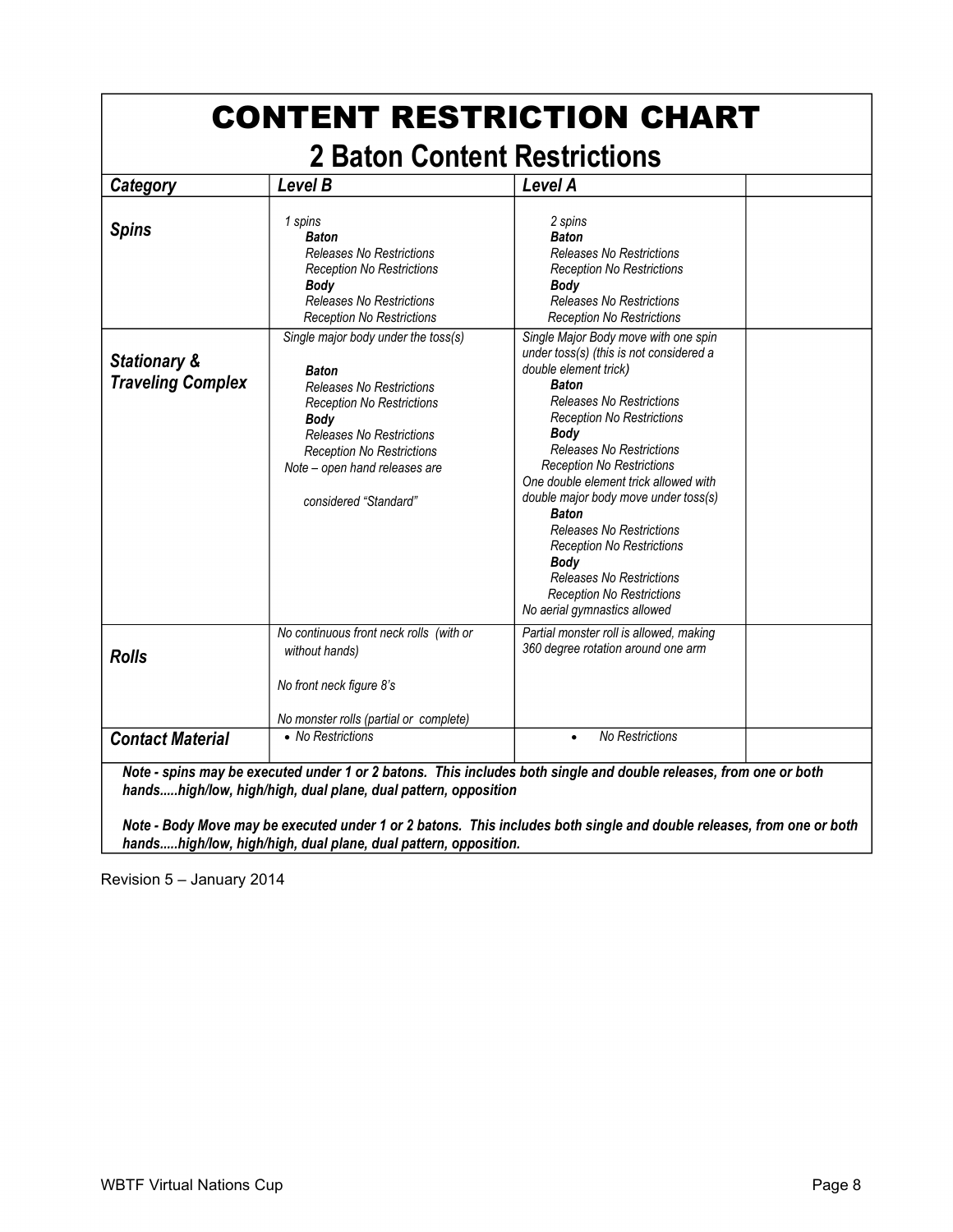| <b>CONTENT RESTRICTION CHART</b>           |                                                                                                                                                                                                                                                                                                  |                                                                                                                                                                                                                                                                                                                                                                                                      |                   |  |
|--------------------------------------------|--------------------------------------------------------------------------------------------------------------------------------------------------------------------------------------------------------------------------------------------------------------------------------------------------|------------------------------------------------------------------------------------------------------------------------------------------------------------------------------------------------------------------------------------------------------------------------------------------------------------------------------------------------------------------------------------------------------|-------------------|--|
|                                            |                                                                                                                                                                                                                                                                                                  | <b>3 Baton Content Restrictions</b>                                                                                                                                                                                                                                                                                                                                                                  |                   |  |
| Category                                   | Level B                                                                                                                                                                                                                                                                                          | Level A                                                                                                                                                                                                                                                                                                                                                                                              | <b>Elite</b>      |  |
| <b>Spins</b>                               | 1 spins<br><b>Baton</b><br><b>Releases No Restrictions</b><br><b>Reception No Restrictions</b><br>Body<br><b>Releases No Restrictions</b><br><b>Reception No Restrictions</b>                                                                                                                    | 2 spins<br><b>Baton</b><br>Releases No Restrictions<br><b>Reception No Restrictions</b><br>Body<br><b>Releases No Restrictions</b><br><b>Reception No Restrictions</b>                                                                                                                                                                                                                               | • No Restrictions |  |
| <b>Stationary/Traveli</b><br>ng<br>Complex | Single major body under the toss(s)<br><b>Baton</b><br><b>Releases No Restrictions</b><br><b>Reception No Restrictions</b><br>Body<br><b>Releases No Restrictions</b><br><b>Reception No Restrictions</b><br>Note - open hand releases are<br>considered "Standard<br>One triple toss is allowed | Single Major Body move with one spin<br>under toss(s) (this is not considered a<br>double element trick)<br><b>Baton</b><br><b>Releases No Restrictions</b><br><b>Reception No Restrictions</b><br><b>Body</b><br><b>Releases No Restrictions</b><br><b>Reception No Restrictions</b><br>Two Triple tosses are allowed<br>Double Element Tricks are not allowed<br>Aerial Gymnastics are not allowed | • No Restrictions |  |
| <b>Rolls</b>                               | • No continuous front neck rolls<br>(with or without hands)<br>• No front neck figure 8's<br>• No monster rolls (partial or complete)                                                                                                                                                            | Partial monster roll is allowed, making 360<br>degree rotation around one arm                                                                                                                                                                                                                                                                                                                        | • No Restrictions |  |
| <b>Contact Material</b>                    | • No Restrictions                                                                                                                                                                                                                                                                                | • No Restrictions                                                                                                                                                                                                                                                                                                                                                                                    | • No Restrictions |  |
|                                            |                                                                                                                                                                                                                                                                                                  | NOTE: Definition of triple toss - Triple Tosses - all 3 batons are released sequentially, one at a time, before the first one                                                                                                                                                                                                                                                                        |                   |  |

*is caught, OR, all 3 batons are released at the same time. For both types of triple tosses, catches can be in any order. (Clarification from Summer Meeting 2018)* 

Revision 5 – January 2014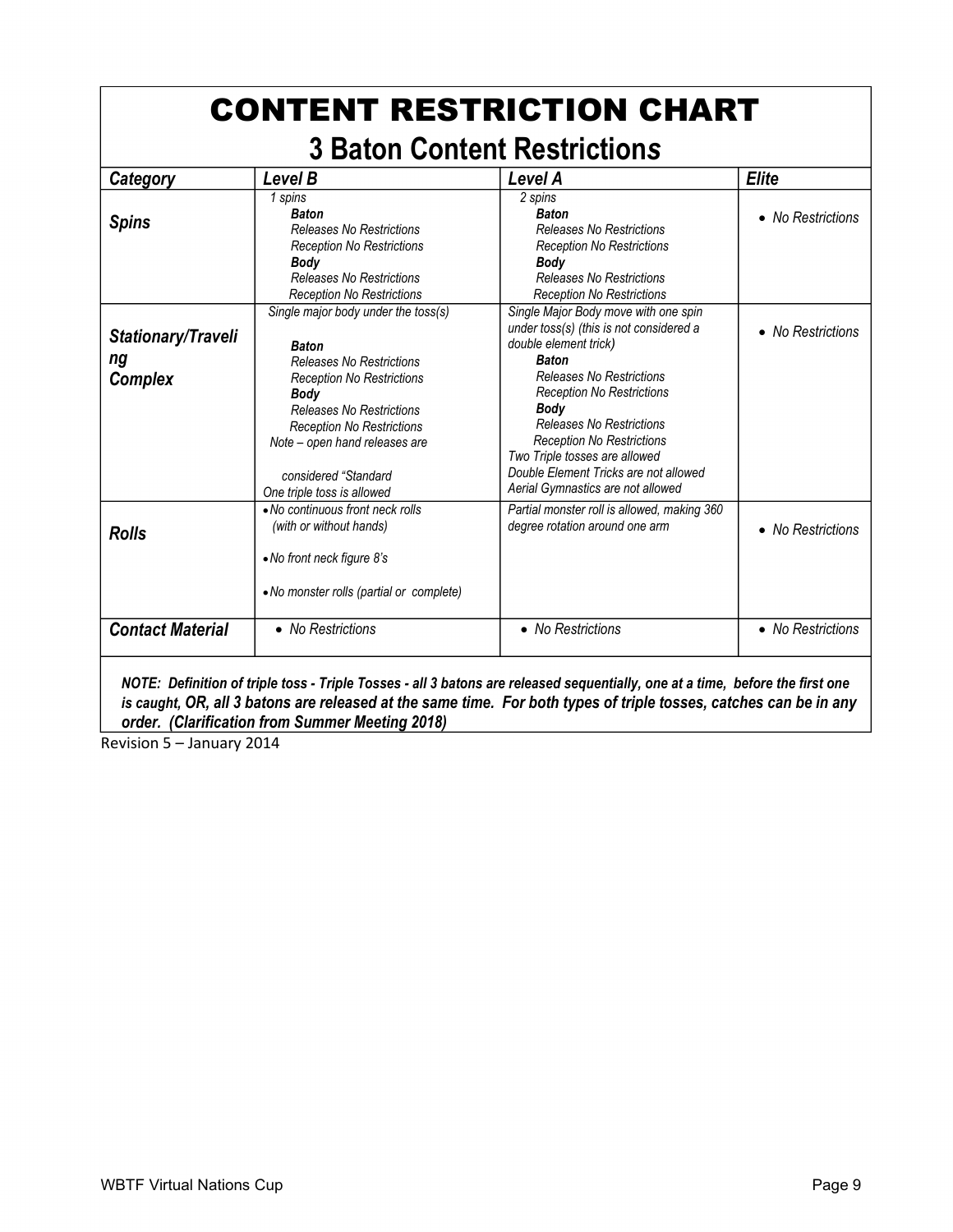# 6.0 COMPETITION PROCEDURES

#### **Number of Judges**

 Solo, 2-Baton, 3-Baton, Artistic Twirl & Artistic Pair- 1 Judge will be used. Content restriction judge may be one of the penalty judges if there are not enough judges available

## 7.0 COMPETITION & ANNOUNCING PROCEDURES

- $\div$  A printed Order of Appearance Program shall be developed to indicate the order in which the competitors shall perform and be available to download following the entry deadline.
- Placements will be announced during the Virtual Awards ceremony on the listed air date of the competition.
- $\div$  The Full Tabulation Sheets with the results displaying all scores, all penalties, & all placements will be available for download following the competition.
- Award certificates will be emailed to all placing athletes following the competition.

# 8.0 NUMBER OF ROUNDS – VIRTUAL NATIONS CUP

All Disciplines and all divisions will have one round of competition.

# 9.0 TABULATION PROCEDURES AND PENALTIES

Tabulation shall use the WBTF Virtual Nations Cup Computer Tabulation Program.

# **Solo, 2-Baton, 3-Baton, Artistic Twirl & Artistic Pair Disciplines**

- $\div$  Shall receive one score out of a possible TEN.
- $\div$  A 1 point deduction per infraction per judge will be assessed including material that is more than the written restrictions.
- $\cdot$  A 1% penalty which equals a one tenth (.1) point penalty per drop will be deducted from the judges score.
- Breaks, slips, non-2/3-baton material shall not be deducted from the score but the effect on the outcome will be considered in the judge's final mark.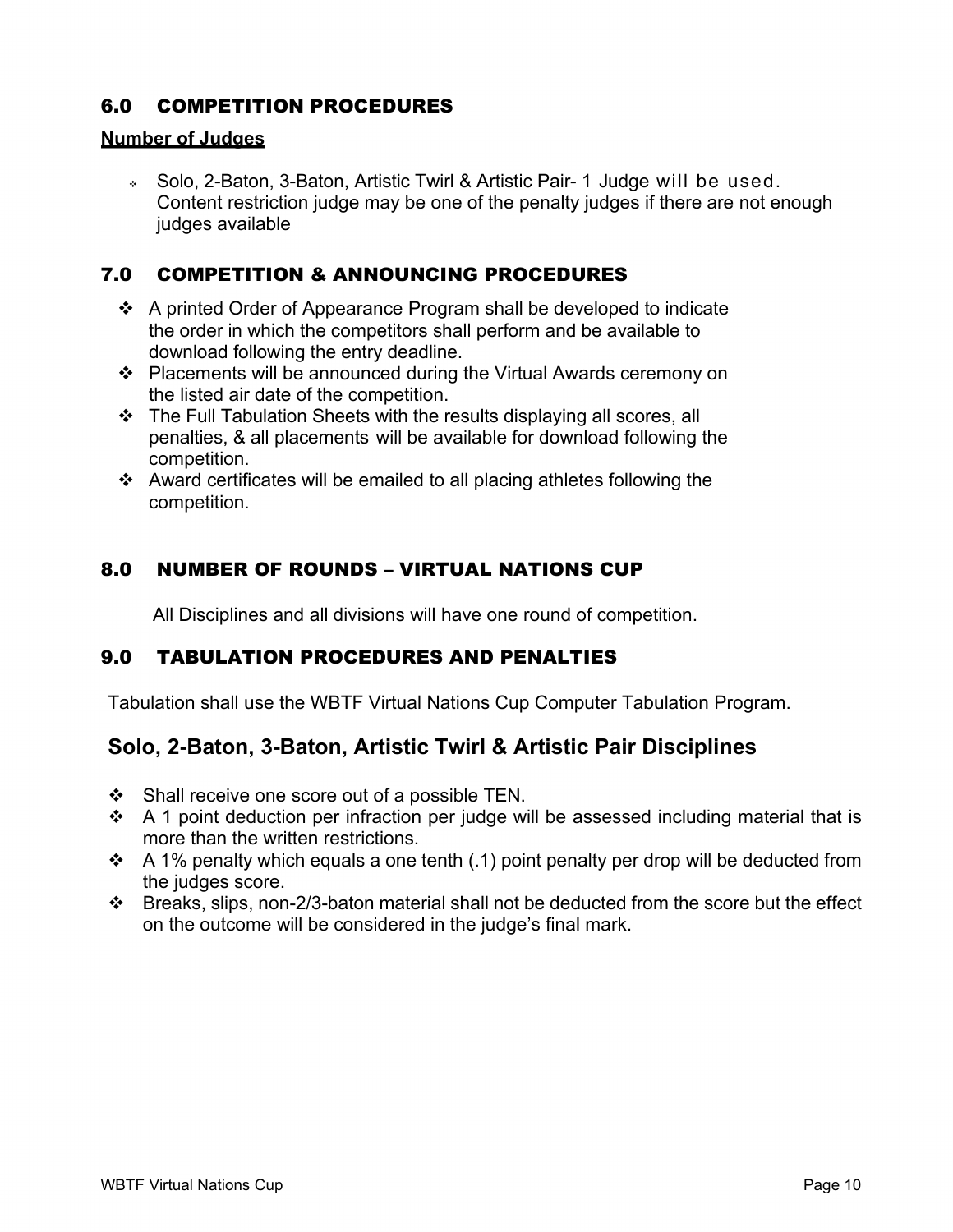# 10.0 ENTRIES

Entries must be submitted by the listed deadlines on page 3 by using the links listed here on the [wbtf.org](http://wbtf.org/) website, <https://www.wbtf.org/content/virtual-nations-cup-entry-forms>

Late entries are not accepted. There are no refunds.

**PLEASE NOTE**: You may only submit your entry for one discipline at a time.

Each discipline must be submitted on a separate entry. Your video must be submitted at the same time as your entry.

### **WBTF On Line Nations Cup Video Instructions**

- Naming of Video Files:
	- $\circ$  For the Individual Disciplines: Video file must be named with Discipline/Level/First Name/Last Name and Country  *(i.e. Solo\_Level B\_Nancy SMITH\_Canada)*
	- o For Artistic Pair: Video file must be named with Discipline/Level of Competition/Athlete 1 Name/Athlete 2 Name and Country
		- *(i.e. ArtisticPair\_LevelB\_Nancy SMITH + Mary JONES\_Canada)*
- Entry forms and Videos will be accepted beginning October 20, 2021
- Complete the registration entry entry form and submit payment
- Wear appropriate competition clothing
- Be in a setting in which you can be viewed with the entire body and baton in the screen
- Video should be filmed in landscape
- Video should be in the highest resolution available on your device 1080p or 4k is the best, 720 is the minimum resolution to use
- Make sure the music is clearly audible in your recording

### *All videos become the property of WBTF for educational and training purposes*.

#### **ENTRY FEES:**

| Solo                  | \$30.00 (US) per athlete |
|-----------------------|--------------------------|
| 2-Baton               | \$30.00 (US) per athlete |
| 3-Baton               | \$30.00 (US) per athlete |
| <b>Artistic Twirl</b> | \$30.00 (US) per athlete |
| <b>Artistic Pair</b>  | \$60.00 (US) per pair    |

The Rebate to the WBTF and Host Country will be 50/50. (net of any associated expense fees)